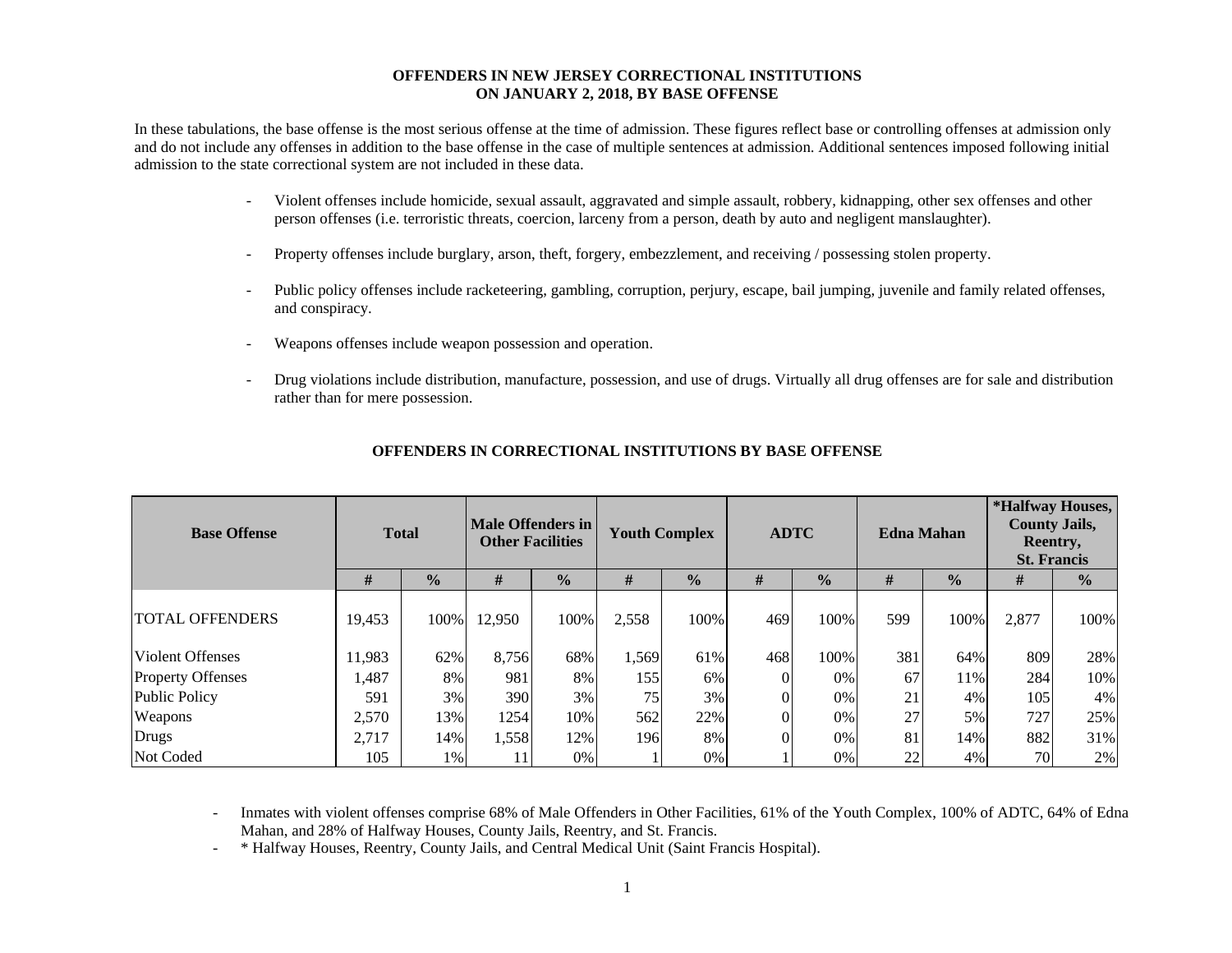# **Prison Complex Offenders By Base Offense**

| Institution              | <b>Total</b>  | <b>Violent</b><br><b>Offenses</b> | Homicide    | <b>Sexual</b><br><b>Assault</b> | <b>Assault</b> | <b>Robbery</b> | Kidnap                | Other<br><b>Sex</b> | <b>Other</b><br><b>Person</b> | <b>Property</b> | <b>Public</b><br><b>Policy</b> | <b>Weapons</b> | <b>Drugs</b> | <b>Not</b><br>Coded     |
|--------------------------|---------------|-----------------------------------|-------------|---------------------------------|----------------|----------------|-----------------------|---------------------|-------------------------------|-----------------|--------------------------------|----------------|--------------|-------------------------|
|                          |               |                                   |             |                                 |                |                |                       |                     |                               |                 |                                |                |              |                         |
| <b>Bayside</b>           | 1,036         | 575                               | 163         | 24                              | 116            | 245            | 10                    | 15                  | $\overline{2}$                | 90              | 33                             | 166            | 172          | $\overline{0}$          |
| Main                     | 100%          | 56%                               | 16%         | 2%                              | 11%            | 24%            | 1%                    | 1%                  | 0%                            | 9%              | 3%                             | 16%            | 17%          | $0\%$                   |
| <b>Bayside</b>           | 454           | 197                               | 48          | $\overline{0}$                  | 46             | 100            | $\mathbf{2}^{\prime}$ | $\mathbf{1}$        | $\Omega$                      | 76              | 19                             | 64             | 98           | $\overline{0}$          |
| Farm                     | 100%          | 43%                               | 11%         | 0%                              | 10%            | 22%            | 0%                    | 0%                  | 0%                            | 17%             | 4%                             | 14%            | 22%          | $0\%$                   |
| <b>Bayside Total</b>     | 1,490<br>100% | 772<br>52%                        | 211<br>14%  | 24<br>2%                        | 162<br>11%     | 345<br>23%     | 12<br>1%              | 16<br>1%            | $\overline{2}$<br>0%          | 166<br>11%      | 52<br>3%                       | 230<br>15%     | 270<br>18%   | $\overline{0}$<br>$0\%$ |
|                          |               |                                   |             |                                 |                |                |                       |                     |                               |                 |                                |                |              |                         |
| <b>CRAF</b>              | 146           | 6                                 | $\mathbf 0$ | $\overline{0}$                  | $\overline{3}$ | $\overline{2}$ | $\mathbf 0$           | 1                   | $\Omega$                      | 56              | 12                             | $\mathbf 0$    | 72           | $\overline{0}$          |
| Jones Farm               | 100%          | 4%                                | 0%          | 0%                              | 2%             | 1%             | 0%                    | 1%                  | 0%                            | 38%             | 8%                             | 0%             | 49%          | $0\%$                   |
| <b>CRAF</b>              | 480           | 264                               | 23          | 58                              | 38             | 68             | $\mathbf 2$           | 70                  | 5                             | 59              | 31                             | 52             | 71           | $\overline{3}$          |
| <b>Reception</b>         | 100%          | 55%                               | 5%          | 12%                             | 8%             | 14%            | 0%                    | 15%                 | 1%                            | 12%             | 6%                             | 11%            | 15%          | 1%                      |
| <b>CRAF Total</b>        | 626           | 270                               | 23          | 58                              | 41             | 70             | $\overline{2}$        | 71                  | 5                             | 115             | 43                             | 52             | 143          | $\overline{3}$          |
|                          | 100%          | 43%                               | 4%          | 9%                              | 7%             | 11%            | 0%                    | 11%                 | 1%                            | 18%             | 7%                             | 8%             | 23%          | 0%                      |
| <b>East Jersey Main</b>  | 1,174         | 1,100                             | 697         | 91                              | 40             | 218            | 46                    | 6                   | $\overline{2}$                | 12              | 9                              | 17             | 36           | $\overline{0}$          |
|                          | 100%          | 94%                               | 59%         | 8%                              | 3%             | 19%            | 4%                    | 1%                  | 0%                            | 1%              | 1%                             | 1%             | 3%           | $0\%$                   |
| <b>East Jersey Camp</b>  | 45            | 23                                | 1           | 0                               | 4              | 18             | $\mathbf 0$           | $\mathbf 0$         | 0                             | 8               | 4                              | 4              | 6            | $\overline{0}$          |
|                          | 100%          | 51%                               | 2%          | 0%                              | 9%             | 40%            | 0%                    | 0%                  | 0%                            | 18%             | 9%                             | 9%             | 13%          | $0\%$                   |
| <b>East Jersey Total</b> | 1,219         | 1,123                             | 698         | 91                              | 44             | 236            | 46                    | 6                   | 2                             | 20              | 13                             | 21             | 42           | $\overline{0}$          |
|                          | 100%          | 92%                               | 57%         | 7%                              | 4%             | 19%            | 4%                    | 0%                  | 0%                            | 2%              | 1%                             | 2%             | 3%           | $0\%$                   |
|                          |               |                                   |             |                                 |                |                |                       |                     |                               |                 |                                |                |              |                         |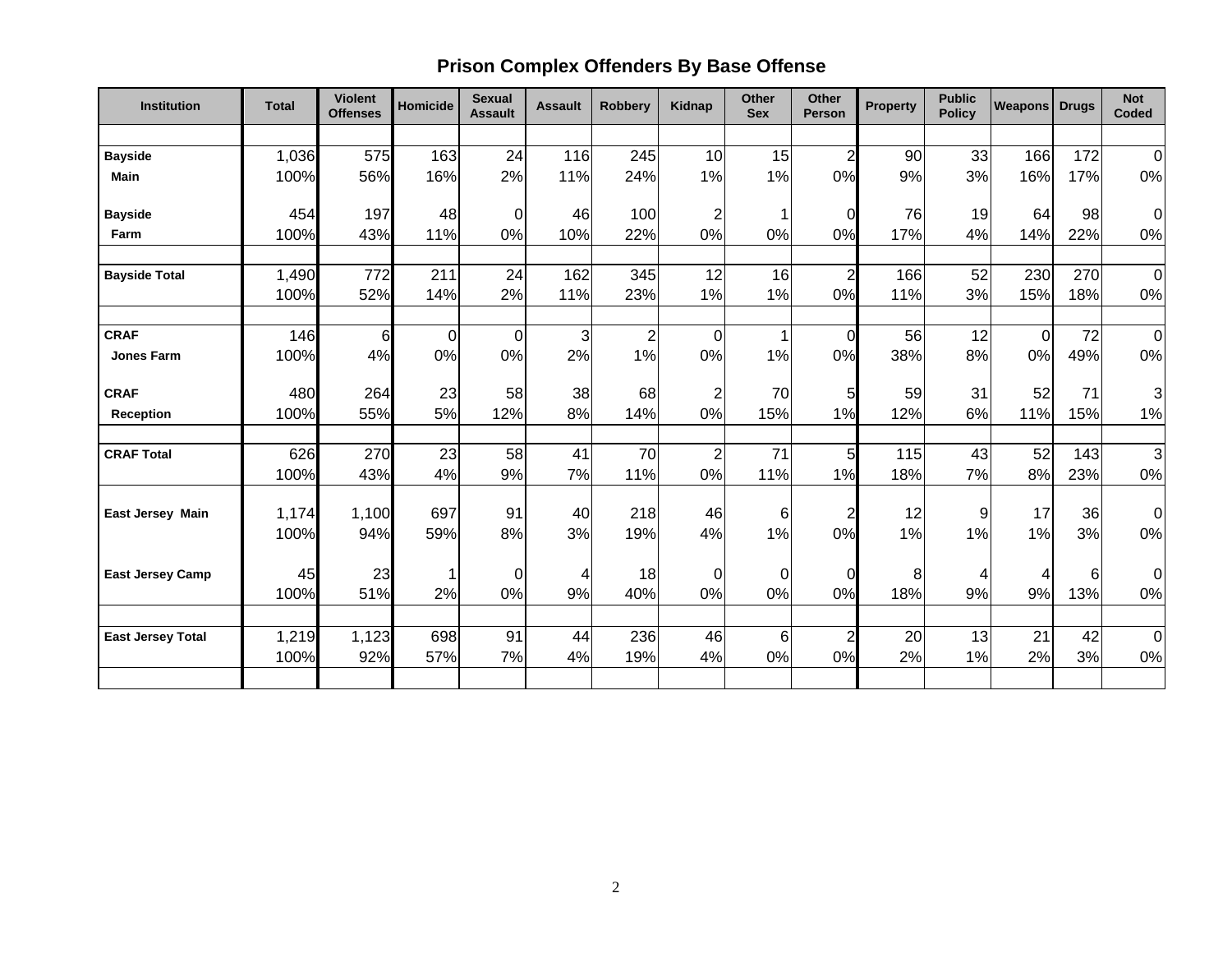## **Prison Complex Offenders By Base Offense**

| <b>Institution</b>                          | <b>Total</b> | <b>Violent</b><br><b>Offenses</b> | Homicide | <b>Sexual</b><br><b>Assault</b> | <b>Assault</b> | <b>Robbery</b> | Kidnap | Other<br><b>Sex</b> | Other<br><b>Person</b> | <b>Property</b> | <b>Public</b><br><b>Policy</b> | <b>Weapons</b> | <b>Drugs</b> | <b>Not</b><br><b>Coded</b> |
|---------------------------------------------|--------------|-----------------------------------|----------|---------------------------------|----------------|----------------|--------|---------------------|------------------------|-----------------|--------------------------------|----------------|--------------|----------------------------|
|                                             |              |                                   |          |                                 |                |                |        |                     |                        |                 |                                |                |              |                            |
| Midstate                                    | 676          | 346                               | 66       | 21                              | 76             | 163            | 4      | 14                  | $\overline{2}$         | 73              | 20                             | 103            | 134          | 0                          |
|                                             | 100%         | 51%                               | 10%      | 3%                              | 11%            | 24%            | 1%     | 2%                  | 0%                     | 11%             | 3%                             | 15%            | 20%          | $0\%$                      |
| <b>NJ State Prison</b>                      | 1,494        | 1,368                             | 966      | 80                              | 49             | 216            | 43     | 9                   | 5                      | 34              | 18                             | 25             | 45           | 4                          |
|                                             | 100%         | 92%                               | 65%      | 5%                              | 3%             | 14%            | 3%     | 1%                  | 0%                     | 2%              | 1%                             | 2%             | 3%           | $0\%$                      |
| <b>Northern</b>                             | 1,971        |                                   | 531      | 108                             | 178            | 533            | 37     | 40                  | 5                      | 117             | 42                             | 174            | 206          | 0                          |
| <b>Main</b>                                 | 100%         | 1,432<br>73%                      | 27%      | 5%                              | 9%             | 27%            | 2%     | 2%                  | 0%                     | 6%              | 2%                             | 9%             | 10%          | $0\%$                      |
| <b>Northern</b>                             | 443          | 252                               | 62       | 16                              | 43             | 113            | 4      | 12                  | $\overline{2}$         | 53              | 23                             | 68             | 47           | 0l                         |
| Ad. Seg. Male                               | 100%         | 57%                               | 14%      | 4%                              | 10%            | 26%            | 1%     | 3%                  | 0%                     | 12%             | 5%                             | 15%            | 11%          | 0%                         |
| <b>Northern Total</b>                       | 2,414        | 1,684                             | 593      | 124                             | 221            | 646            | 41     | 52                  | 7                      | 170             | 65                             | 242            | 253          | $\overline{0}$             |
|                                             | 100%         | 70%                               | 25%      | 5%                              | 9%             | 27%            | 2%     | 2%                  | 0%                     | 7%              | 3%                             | 10%            | 10%          | 0%                         |
| Southern                                    | 1,693        | 762                               | 87       | 129                             | 159            | 235            | 8      | 139                 | 5                      | 223             | 69                             | 268            | 371          | $\overline{0}$             |
|                                             | 100%         | 45%                               | 5%       | 8%                              | 9%             | 14%            | 0%     | 8%                  | 0%                     | 13%             | 4%                             | 16%            | 22%          | 0%                         |
| <b>South Woods</b>                          | 3,338        | 2,431                             | 728      | 399                             | 340            | 724            | 62     | 165                 | 13                     | 180             | 110                            | 313            | 300          | 4                          |
|                                             | 100%         | 73%                               | 22%      | 12%                             | 10%            | 22%            | 2%     | 5%                  | 0%                     | 5%              | 3%                             | 9%             | 9%           | $0\%$                      |
|                                             |              |                                   |          |                                 |                |                |        |                     |                        |                 |                                |                |              |                            |
| <b>Subtotal</b><br><b>Male Offenders in</b> | 12,950       | 8,756                             | 3,372    | 926                             | 1,092          | 2,635          | 218    | 472                 | 41                     | 981             | 390                            | 1254           | 1,558        | 11                         |
| <b>Other Facilities</b>                     | 100%         | 68%                               | 26%      | 7%                              | 8%             | 20%            | 2%     | 4%                  | 0%                     | 8%              | 3%                             | 10%            | 12%          | 0%                         |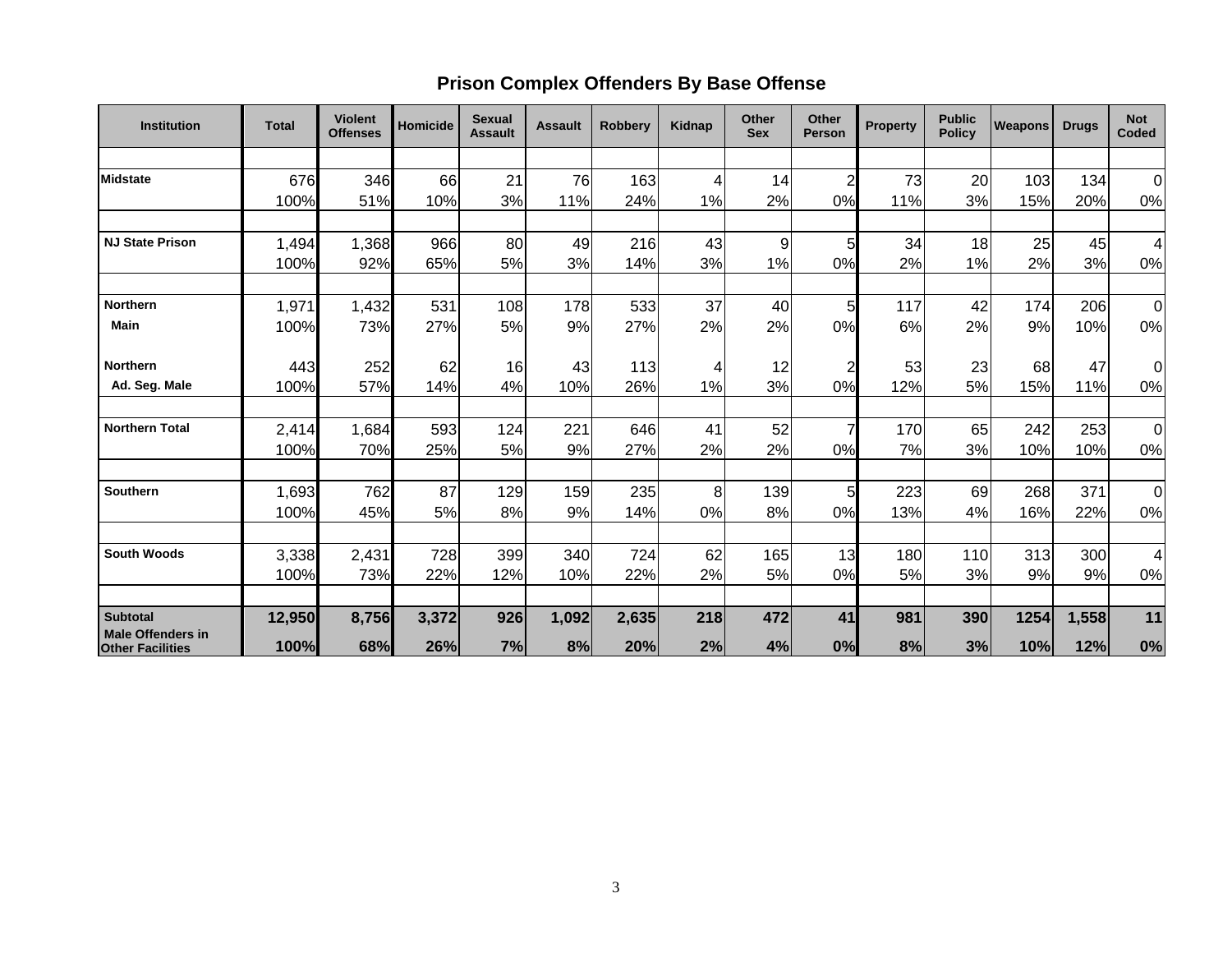| <b>Institution</b>    | <b>Total</b> | <b>Violent</b><br><b>Offenses</b> | <b>Homicide</b> | Sexual<br><b>Assault</b> | <b>Assault</b> | <b>Robbery</b> | Kidnap          | <b>Other</b><br><b>Sex</b> | Other<br>Person | <b>Property</b> | <b>Public</b><br><b>Policy</b> | <b>Weapons Drugs</b> |                | <b>Not</b><br>Coded |
|-----------------------|--------------|-----------------------------------|-----------------|--------------------------|----------------|----------------|-----------------|----------------------------|-----------------|-----------------|--------------------------------|----------------------|----------------|---------------------|
|                       |              |                                   |                 |                          |                |                |                 |                            |                 |                 |                                |                      |                |                     |
| <b>ADTC</b>           | 469          | 468                               | 2               | 400                      |                | 4              | 10 <sub>1</sub> | 49                         | 31              | 01              |                                | 0                    | $\overline{0}$ |                     |
|                       | 100%         | 100%                              | 0%              | 85%                      | 0%             | 1%             | 2%              | 10%                        | 1%              | 0%l             | 0%                             | 0%                   | $0\%$          | 0%                  |
|                       |              |                                   |                 |                          |                |                |                 |                            |                 |                 |                                |                      |                |                     |
| <b>Subtotal</b>       | 13,419       | 9,224                             | 3,374           | 1,326                    | 1,092          | 2,639          | 228             | 521                        | 44              | 981             | 390                            | 1254                 | 1,558          | 12                  |
|                       | 100%         | 69%                               | 25%             | 10%                      | 8%             | 20%            | 2%              | 4%                         | 0%              | 7%              | 3%                             | 9%                   | 12%            | 0%                  |
|                       |              |                                   |                 |                          |                |                |                 |                            |                 |                 |                                |                      |                |                     |
| <b>Mahan - Female</b> | 599          | 381                               | 177             | 12                       | 64             | 96             | 11              | 17 <sub>1</sub>            |                 | 67              | 21                             | 27                   | 81             | 22                  |
| Prison                | 100%         | 64%                               | 30%             | 2%                       | 11%            | 16%            | 2%              | 3%                         | 1%              | 11%             | 4%                             | 5%                   | 14%            | 4%                  |
|                       |              |                                   |                 |                          |                |                |                 |                            |                 |                 |                                |                      |                |                     |
| <b>Total Prison</b>   | 14,018       | 9,605                             | 3,551           | 1,338                    | 1,156          | 2,735          | 239             | 538                        | 48              | 1,048           | 411                            | 1281                 | 1,639          | 34                  |
| <b>Complex</b>        | 100%         | 69%                               | 25%             | 10%                      | 8%             | 20%l           | 2%              | 4%                         | 0%              | 7%              | 3%                             | 9%                   | 12%            | 0%                  |

## **Prison Complex Offenders By Base Offense**

### **ADTC** MALE OFFENDERS IN OTHER FACILITIES

#### **FEMALE OFFENDERS**



Virtually all offenders at ADTC were committed for violent offenses.



Sixty-seven percent (67.6%) of Male Offenders in Other Facilities were convicted of a violent offense.

Twelve percent (12.0%) of all Male Offenders in Other Facilities were convicted of drug offenses.



Violent offenses were the most frequent commitment-offenses at Edna Mahan (63.6%).

Thirteen percent (13.5%) of female inmates were committed for drug offenses.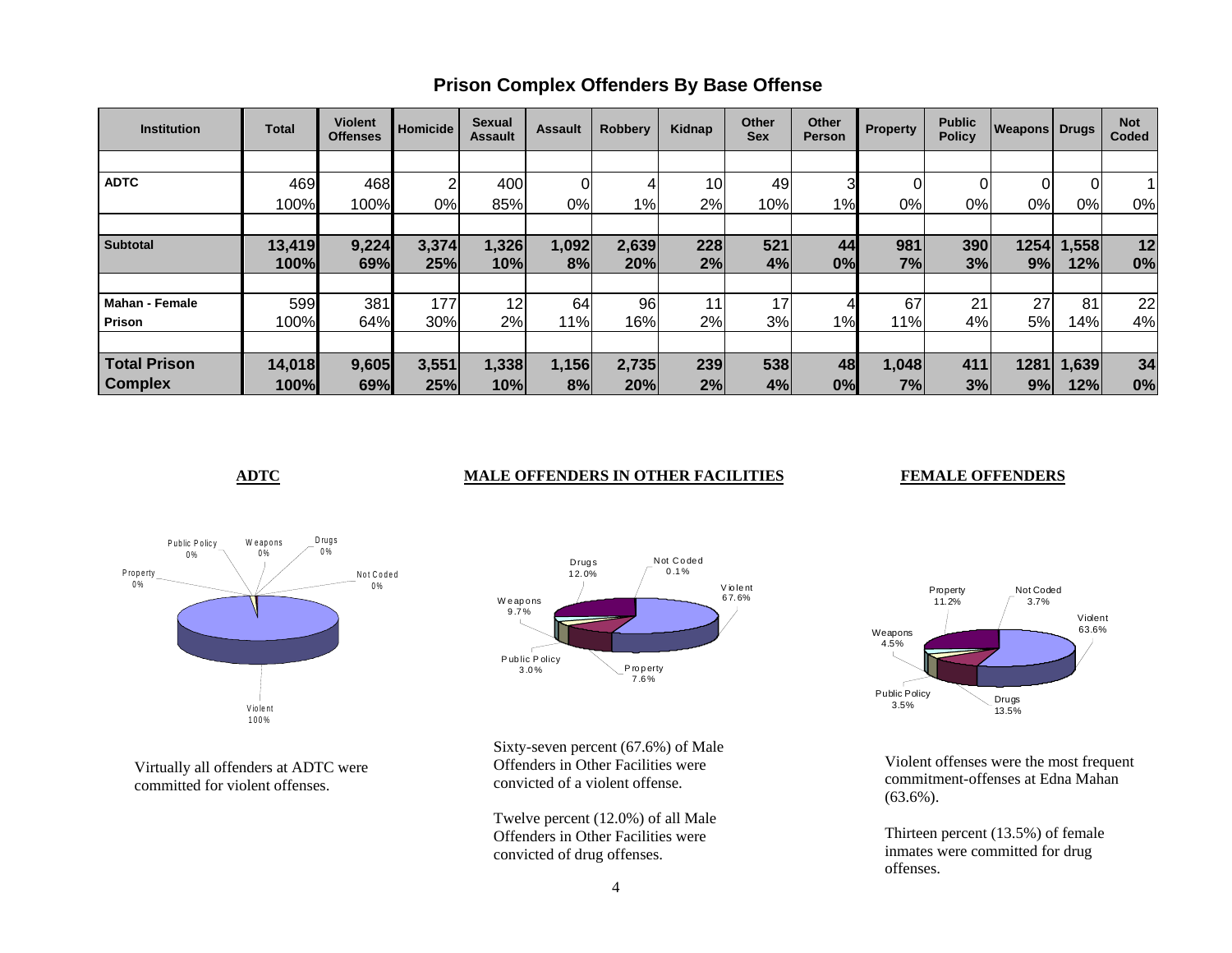| <b>Institution</b>         | <b>Total</b> | <b>Violent</b><br><b>Offenses</b> | Homicide | <b>Sexual</b><br><b>Assault</b> | <b>Assault</b> | <b>Robberv</b> | <b>Kidnap</b>  | Other<br><b>Sex</b> | Other<br><b>Person</b> | <b>Property</b> | <b>Public</b><br><b>Policy</b> | <b>Weapons</b> | <b>Drugs</b> | <b>Not</b><br>Coded |
|----------------------------|--------------|-----------------------------------|----------|---------------------------------|----------------|----------------|----------------|---------------------|------------------------|-----------------|--------------------------------|----------------|--------------|---------------------|
|                            |              |                                   |          |                                 |                |                |                |                     |                        |                 |                                |                |              |                     |
| <b>Garden State</b>        | 1,254        | 823                               | 139      | 53                              | 181            | 421            | 3              | 22                  | 4                      | 54              | 30                             | 268            | 79           | $\Omega$            |
|                            | 100%         | 66%                               | 11%      | 4%                              | 14%            | 34%            | 0%             | 2%                  | 0%                     | 4%              | 2%                             | 21%            | 6%           | 0%                  |
| <b>Mountainview</b>        | 649          | 318                               | 22       | 14                              | 84             | 174            | 1              | 21                  | $\overline{2}$         | 54              | 27                             | 171            | 78           |                     |
|                            | 100%         | 49%                               | 3%       | 2%                              | 13%            | 27%            | 0%             | 3%                  | 0%                     | 8%              | 4%                             | 26%            | 12%          | 0%                  |
|                            |              |                                   |          |                                 |                |                |                |                     |                        |                 |                                |                |              |                     |
| Wagner                     | 302          | 211                               | 30       | 13                              | 30             | 124            | 6              | 8                   | $\overline{0}$         | 14              | 9                              | 57             | 11           | $\Omega$            |
| <b>Main</b>                | 100%         | 70%                               | 10%      | 4%                              | 10%            | 41%            | 2%             | 3%                  | 0%                     | 5%              | 3%                             | 19%            | 4%           | 0%                  |
| Wagner                     | 255          | 160                               | 34       | 11                              | 28             | 81             | $\overline{c}$ | $\overline{c}$      | $\overline{c}$         | 19              | $6 \mid$                       | 50             | 20           | $\Omega$            |
| Ad. Seg.                   | 100%         | 63%                               | 13%      | 4%                              | 11%            | 32%            | 1%             | 1%                  | 1%                     | 7%              | 2%                             | 20%            | 8%           | 0%                  |
| Wagner                     | 98           | 57                                | 10       | $\Omega$                        | 12             | 34             |                | 0                   | $\overline{0}$         | 14              | 3                              | 16             | 8            | $\Omega$            |
| <b>Minimum Units</b>       | 100%         | 58%                               | 10%      | 0%                              | 12%            | 35%            | 1%             | 0%                  | 0%                     | 14%             | 3%                             | 16%            | 8%           | 0%                  |
|                            |              |                                   |          |                                 |                |                |                |                     |                        |                 |                                |                |              |                     |
| Wagner                     | 655          | 428                               | 74       | 24                              | 70             | 239            | 9              | 10                  | $\overline{a}$         | 47              | 18                             | 123            | 39           | $\Omega$            |
| <b>Total</b>               | 100%         | 65%                               | 11%      | 4%                              | 11%            | 36%            | 1%             | 2%                  | 0%                     | 7%              | 3%                             | 19%            | 6%           | 0%                  |
| <b>Total Youth Complex</b> | 2,558        | 1,569                             | 235      | 91                              | 335            | 834            | 13             | 53                  | 8                      | 155             | 75                             | 562            | 196          |                     |
|                            | 100%         | 61%                               | 9%       | 4%                              | 13%            | 33%            | 1%             | 2%                  | 0%                     | 6%              | 3%                             | 22%            | 8%           | 0%                  |

## **Youth Complex Offenders By Base Offense**